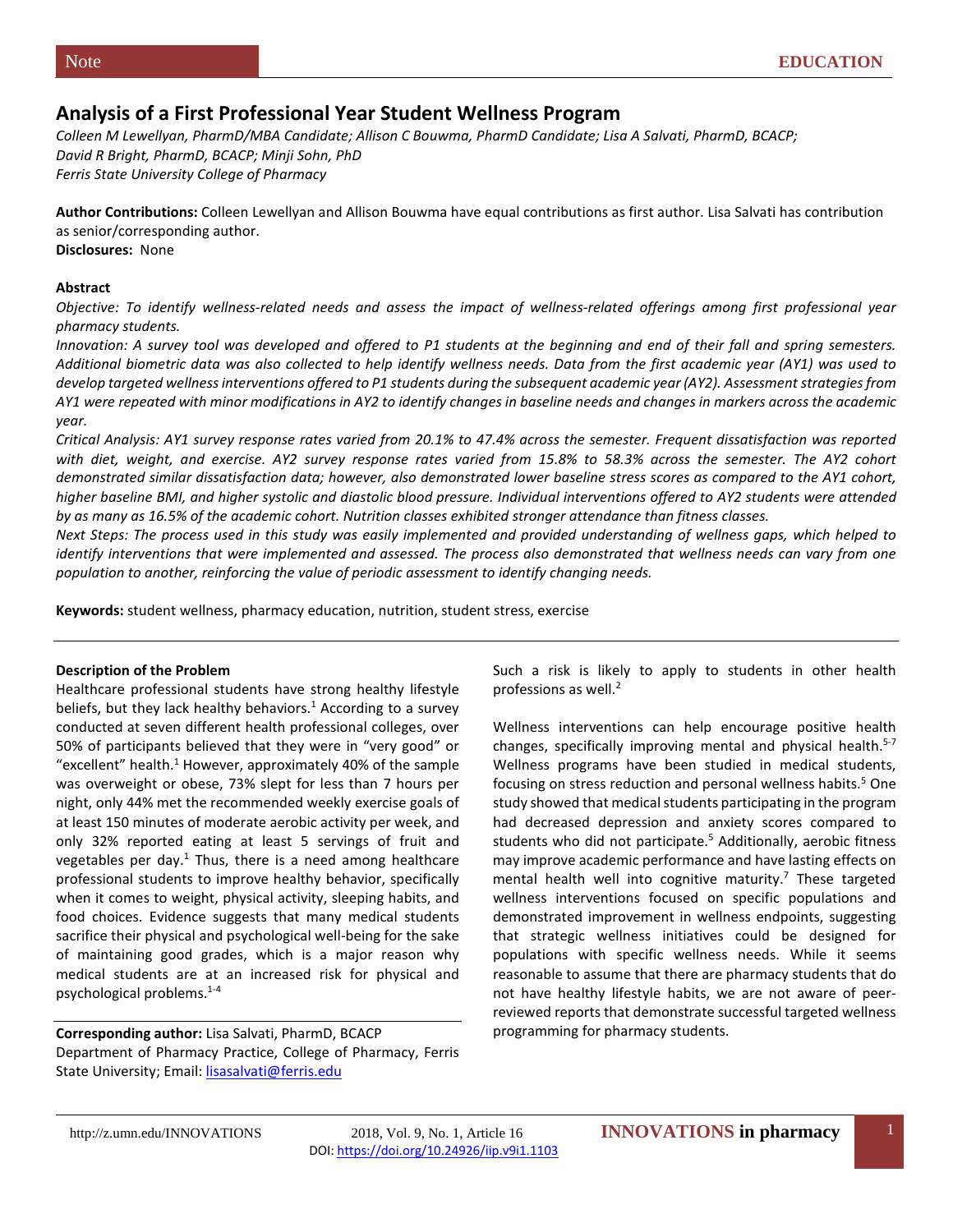#### **Statement of Innovation**

In order to provide targeted wellness support for first professional year pharmacy (P1) students, a process of assessing wellness-related needs among P1 students was developed. The resulting needs assessment data was used in the following academic year to implement and evaluate a series of wellness initiatives.

## **The Innovation**

Ferris State University (FSU) College of Pharmacy operates on two campuses, with P1 and P2 students on a rural, Midwestern campus, and P3 students at an urban medical center. At the time of the study, there were about 140-150 students enrolled per class. During the academic year, the fall semester starts at the end of August and concludes in the middle of December; the spring semester starts at the beginning of January and concludes in the beginning of May. In order to better understand wellnessrelated needs, a survey tool was developed and offered to P1 students at the beginning and end of their fall semester and end of their spring semester. A shortened version of the survey was given at the beginning of the spring semester to assess stress, diet, and weight over the winter break. Biometric assessment (i.e. height, weight, and blood pressure) was also provided at the beginning and end of the fall semester, as well as the end of the spring semester. Biometric data was not obtained at the beginning of the spring semester as the duration of time between the end of the fall semester and the beginning of the spring semester was relatively brief; therefore, there was a reduced chance of observing profound changes in endpoints. Figure 1 outlines the timeline and process that was utilized.

Survey questions were created to assess markers of wellness, namely sleep, diet, exercise, and perception of illness (Supplemental Files 1&2). The Cohen Perceived Stress Scale<sup>8</sup> was included to assess stress given the clear relationship between stress and wellness.<sup>3</sup> During the 2015-16 academic year (hereafter, AY1), a QuestionPro© survey link (QuestionPro Inc.; San Mateo, CA) was distributed to P1 students the same day that the biometric assessment was offered. Biometric assessments were offered during a class break within the pharmacy building for student convenience; lunch was provided to participants.

Data from AY1 were used by the researchers to help identify potential wellness interventions that could be offered during the subsequent academic year (2016-17, hereafter AY2). Specific findings from AY1 included high stress levels among students, lack of knowledge related to caloric intake, and lack of exercise. Students also reported high levels of dissatisfaction with their current diet, exercise, weight, sleep, and stress level. In response to these findings, the researchers developed a series of interventions to impact nutrition and exercise, which would potentially also impact stress.

The exercise interventions consisted of yoga, Zumba,® and strength training. Each exercise intervention was offered once a week after classes were completed for the day in the pharmacy building for student convenience. The nutrition interventions were focused classes offered during the lunch hour, which occurred approximately once per month. These interventions were chosen based on availability, cost, and feasibility. Snacks were provided, and prizes were raffled off at each nutrition and exercise class to encourage participation. Exercise equipment, snacks, instructor stipends, and prizes were funded through alumni and College support.

The survey tool used for baseline assessment in AY1 was used in AY2 to identify any deviations in the needs assessment and/or biometric data, as well as to assess changes in responses throughout the semester following the implementation of the wellness interventions. Slight modifications to the assessment strategy were made in AY2 based on lessons learned in AY1. This included capturing body fat percentage data during the biometric evaluation and separating the biometric data collection from the survey; the survey was open for a week to improve response rates. The needs assessment study and the intervention study were approved by the FSU Institutional Review Board. AY1 ordinal data was analyzed using the Kruskal-Wallis test while continuous data was analyzed using ANOVA. When comparing AY1 and AY2, ordinal data was analyzed using the Mann-Whitney test and continuous data was analyzed using a t-test. Data was analyzed using Stata 13® (StataCorp LLC; College Station, TX).

## **Critical Analysis**

Among students in the AY1 cohort, survey response rates at the four time points during the year ranged from 20.1% to 47.4%. Frequent dissatisfaction was reported with diet, weight, and exercise (48.1%, 53.9%, and 75.1%, respectively). In the final assessment point of AY1, greater than 50% of students reported disagreeing or strongly disagreeing to being satisfied with each of their current exercise, diet, weight, quality of sleep, and stress level. Stress increased during each semester, and higher stress was correlated with higher body mass index scores. Additionally, approximately 37% of AY1 students reported not knowing how many calories they had consumed in the last 24 hours. Students were reporting less than 8 hours of sleep per night during the week and approximately 9 hours on the weekends. The total time spent napping decreased throughout the academic year. Greater than 85% of students reported spending less than 60 minutes per week engaging in moderate to vigorous strength training exercises and greater than 65% reported less than 60 minutes per week engaging in moderate to vigorous cardiovascular exercise.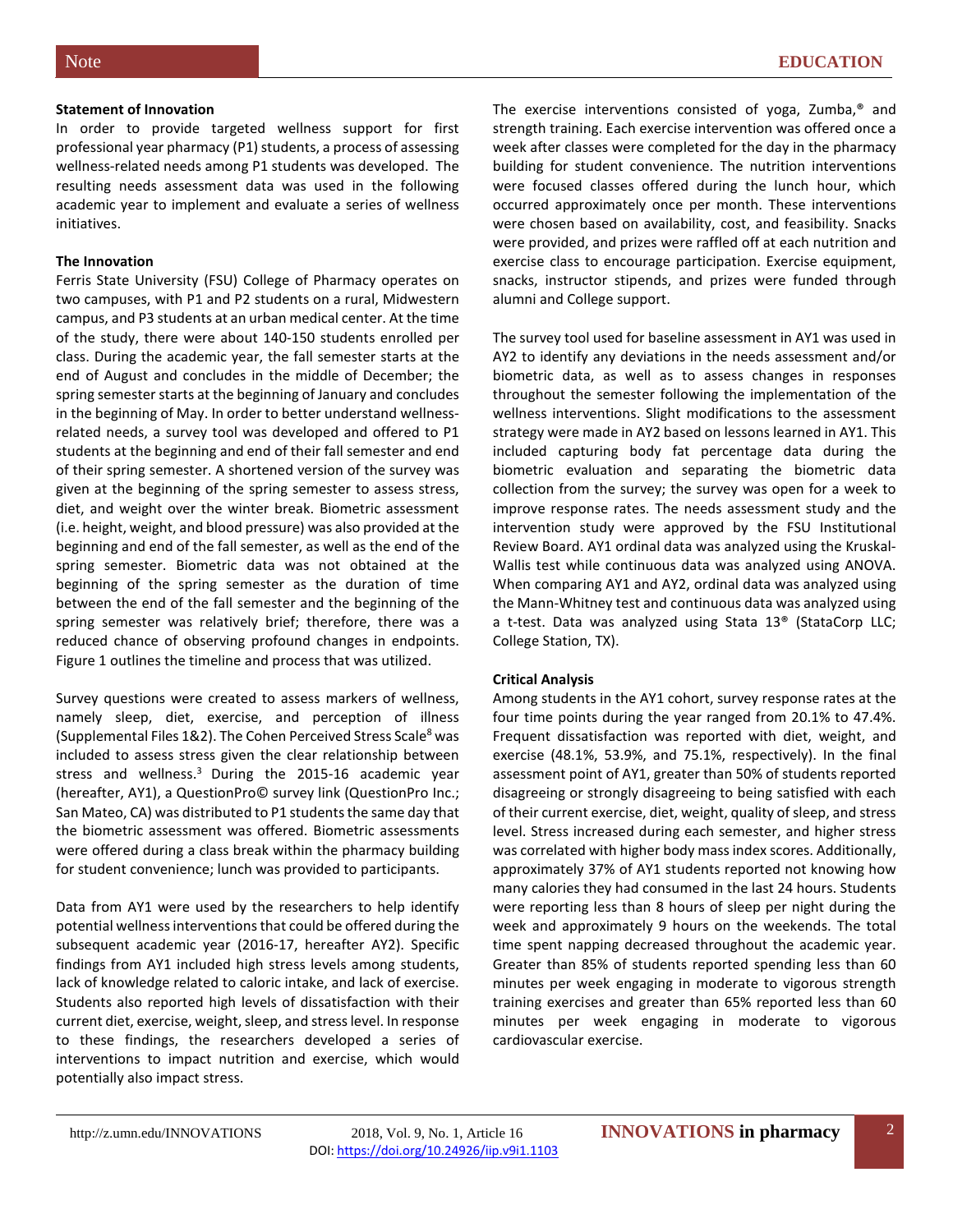

#### **Figure 1: Study Timeline for First Year Pharmacy Student Wellness Initiatives**

The AY2 cohort demonstrated similar response rates (15.8% to 58.3%), and dissatisfaction data was also generally similar. However, students in the AY2 cohort demonstrated lower baseline stress scores as compared to the AY1 cohort (14.1 vs. 16.7, p=0.028), higher baseline BMI (26.2 vs. 23.9, p=0.034), higher systolic (129.6 mmHg vs. 120.5 mmHg, p=0.002) and diastolic blood pressure (82.5 mmHg vs. 75.7 mmHg, p=0.004), and increased weeknight sleep (8.4 hours vs. 7.4 hours, p<0.001). Across AY2, dissatisfaction with stress increased on average from 34.0% at the beginning of each semester to 62.7% at the end of each semester. Individual intervention sessions offered to AY2 students were attended by as many as 16.5% of the P1 student cohort. Nutrition classes exhibited stronger attendance (13 participants on average) than fitness classes (2 participants on average). According to the survey data, AY2 students who participated in the nutritional interventions and stated they incorporated the knowledge gained reported eating out fewer times per week (1.4 vs. 2.3, p<0.001), consuming less servings of fat (1.3 vs. 2.2, p=0.042), and consuming more servings of fruit (2.3 vs. 1.3, p=0.033).

## **Key Findings**

This study describes the process to identify wellness-related needs among P1 students, and then develop and test a series of interventions. The data from the needs assessment in AY1 demonstrated gaps in student wellness that could be positively impacted by providing wellness-related interventions for P1 students. The wellness interventions were assessed for both student perceptions of wellness and any associated health outcomes improvement over the course of the study. It was specifically apparent that assistance could be provided in the areas of diet, exercise, and stress.

Based on the experience of managing the implementation of wellness-focused interventions for P1 students, the authors offer several considerations for readers with similar interests. A key learning point from this study was that student needs can vary within the same class and between each academic year. A way to address this issue when implementing wellnessrelated programs is to determine the baseline needs of the class and tailor strategies to accommodate those needs. A needs assessment is a feasible way to determine the areas of wellness that students feel would provide them the most benefit. It may also be helpful to repeat a needs assessment periodically during the academic year (e.g. once or twice) to determine changes in needs over time.

Some of the challenges we experienced were related to the number of students who participated in the interventions. We anticipated that attendance at the various intervention sessions would likely be our biggest challenge, especially considering that participation in worksite-related wellness programs is documented to achieve less than 50% of employee participation on average.<sup>9</sup> In this study, 16.5% was the largest participation rate during a single intervention session. However, as each student presumably had unique wellnessrelated needs, it is unexpected for the same students to take part in such a wide variety of wellness offerings. Therefore, it is likely that greater than 16.5% of students took part in at least one wellness intervention at some point throughout the year. It was difficult to determine if the students who utilized the interventions were the ones who would benefit the most from these interventions as no data was collected on the students who did not participate in any of the surveys or interventions. Some strategies for improving participation include offering the classes free of charge to the students to ease financial burden, as well as keeping convenience in mind by having interventions take place after classes or during breaks to ensure that students will have minimal school-related conflicts. Being mindful of exam schedules and knowing that low-stress periods are when students will have more time to focus on their health can help the success of wellness-related programs. Encouraging participation in healthy habits outside of school should become a routine part of a program.